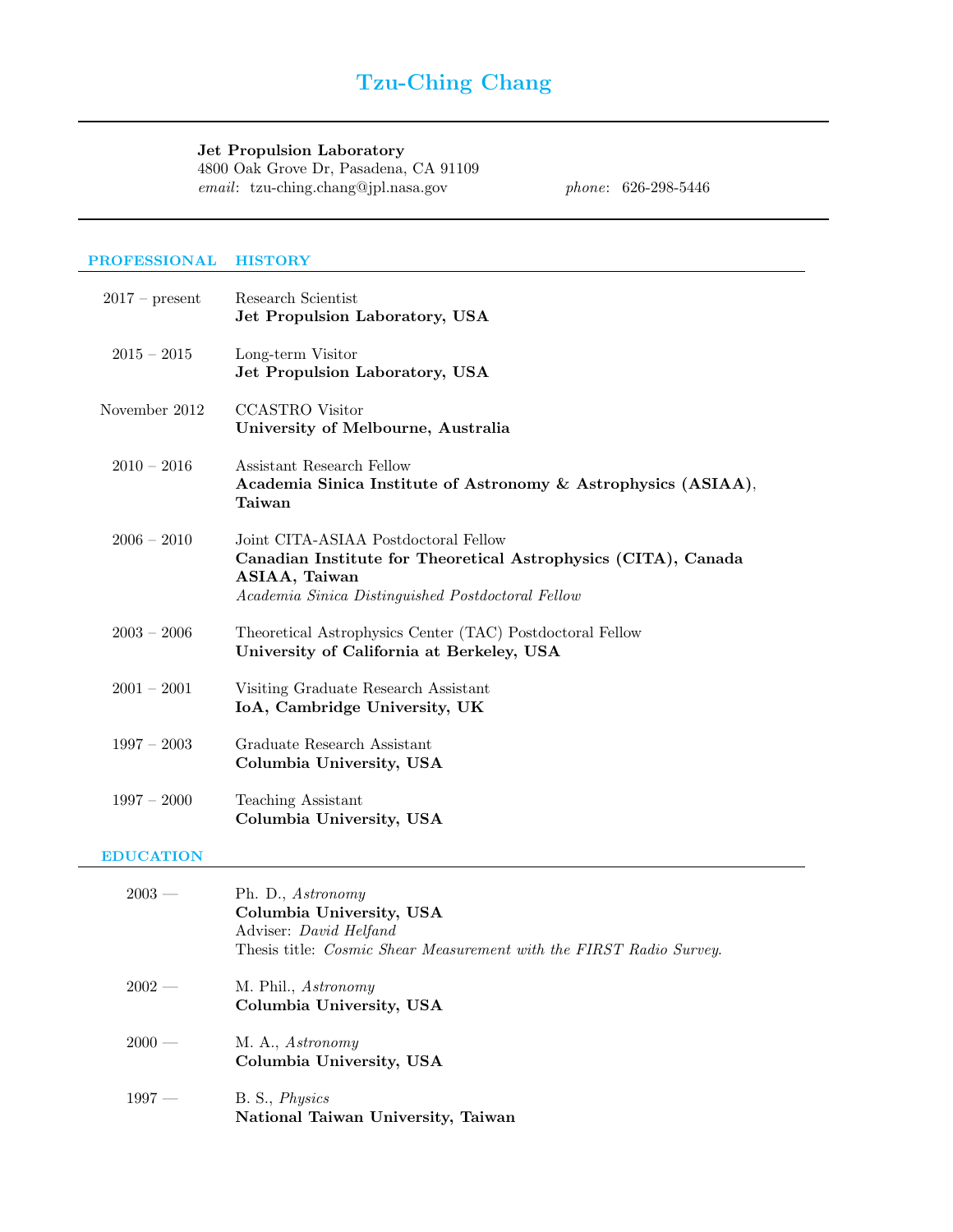- Hydrogen 21-cm Cosmology, global signal and fluctuations
- Line intensity mapping with multiple emission lines, e.g., 21-cm, [CII], CO
- Formation, evolution and probes of cosmic structures
- Physics and probes of the Cosmic Dawn and Epoch of Reionization
- Precision measurement of dark energy
- Weak gravitational lensing

#### PROFESSIONAL ACTIVITIES

• Principle Investigator of GBT-HIM, the 800 MHz multi-beam instrument at the Green Bank Telescope (GBT). Main scientific goal is Baryon Acoustic Oscillation (BAO) measurements at  $0.6 < z < 1$  with redshifted 21cm Intensity Mapping. Passed Design Review in October 2016.

• Team member of TIME (PI: J. Bock, Caltech/JPL), a [CII] Intensity Mapping experiment aiming to measure the  $\text{[CII]}$  large-scale fluctuations at  $5 < z < 9$  during the Epoch of Reionization. TIME commissioning on the APA/12-m telescope expected in spring 2018.

• Team member of AIM-CO, the ASIAA CO Intensity Mapping experiment (PI: Y.-H. Chu). Main scientific goal is to map the cosmic structure and the Epoch of Reionization with CO Intensity Mapping, building on the existing Y-T. Lee Array (formally AMiBA).

• Collaborator of HIRAX, a HI Intensity Mapping experiment (PI: J. Sievers). Main scientific goal is BAO measurements at  $0.8 < z < 2.5$  with 21cm intensity mapping and radio fast transient searches. Current design consists of 1024 close-packed 6-m dishes at the South Africa SKA site.

• Collaborator, JPL R&TD on "A global approach to the 'Global Signal' measurement from the Epoch of Reionization" (PI: M. Seiffert). Develop robust techniques and analysis framework to optimize 21cm global signal extraction, probing the Cosmic Dawn and the Epoch of Reionization.

• Elected The World Academy of Sciences (TWAS) Young Affilate, 2012-2016

• Atacama Large Millimeter/submillimeter Array (ALMA) Review Panel Science Assessor, Cycles 4-6

• Murchison Widefield Array (MWA, Australia) Time Allocation Committee (TAC) member, 2013-2015

• Next Generation VLA Time Domain, Cosmology, Fundamental Physics Science Working Group member

- SKA Cosmology Science Working Group Core member
- SKA Epoch-of-Reionization Science Working Group member
- SKA HI Science Working Group member
- Exascale Radio Astronomy Center for Computing, advisory panel member, 2014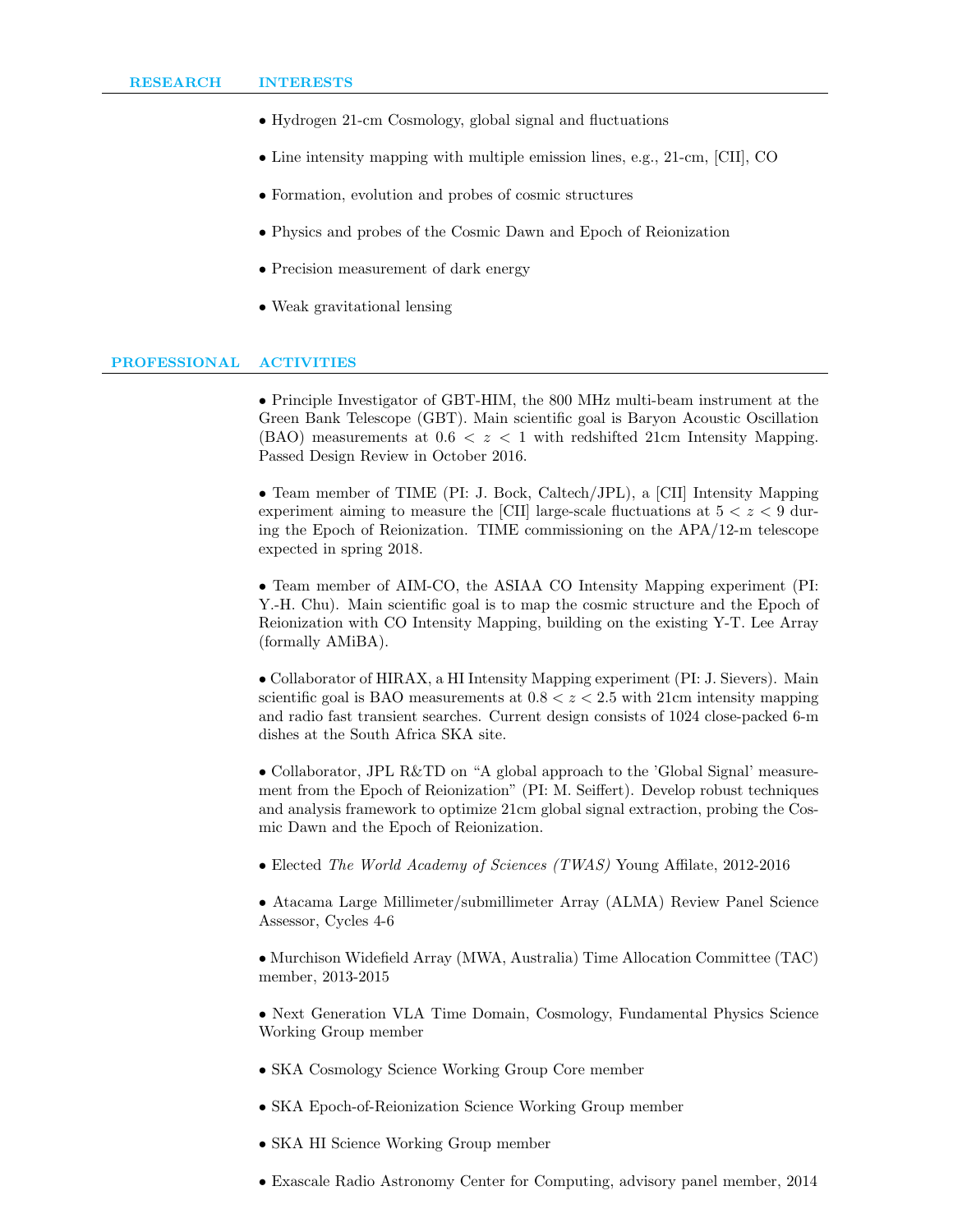|                      | • National Science Foundation panel reviewer (USA)                                                                                                                                                                                                                                                                                                                                                                                                                                                                                                                                                                                                                                                                                                                              |
|----------------------|---------------------------------------------------------------------------------------------------------------------------------------------------------------------------------------------------------------------------------------------------------------------------------------------------------------------------------------------------------------------------------------------------------------------------------------------------------------------------------------------------------------------------------------------------------------------------------------------------------------------------------------------------------------------------------------------------------------------------------------------------------------------------------|
|                      | • NASA Astrophysics Theory Program (ATP) panel reviewer (USA)                                                                                                                                                                                                                                                                                                                                                                                                                                                                                                                                                                                                                                                                                                                   |
| <b>SOC</b> member    | • IAU Symposium on "Peering Towards Cosmic Dawn", Dubrovnik, Croatia,<br>September 2017<br>$\bullet$ "Shedding light on the dark universe with giant telescopes", Asia/Oceanic region,<br>Xi-An, China, August 2017<br>$\bullet$ "Opportunities and Challenges in Intensity Mapping" workshop, KIPAC, Stanford<br>University, USA, March 2016<br>• "Asia-Pacific regional SKA workshop for HI science", Seoul, South Korea, Novem-<br>ber $2015$<br>• Conference on "Early Science from Low-frequency Radio Telescopes", Tempe,<br>Arizona, USA, December 2014<br>• SKA Science Workshop in East Asia, Nagoya, Japan, June 2013<br>• East Asia SKA HI Science Workshop, Beijing, China, September 2012<br>• East Asia SKA Collaboration Workshop, Daejeon, Korea, November 2011 |
| Conference Organizer | • TIARA workshop on "Dawn of New Cosmology", Taipei, Taiwan, December 2014<br>• AP-RASC Meeting, Asia-Pacific Radio Science Conference, September 2013,<br>Taipei, Taiwan<br>• PASCOS meeting, the 19th International Symposium on Particles, Strings and<br>Cosmology, November 2013, Taipei, Taiwan<br>$\bullet$ Manuscript referee for ApJ, AJ, MNRAS & JCAP<br>• Colloquium organizer, ASIAA<br>• Co-organizer, Theoretical Astrophysics Center Seminars, University of California<br>at Berkeley<br>$\bullet$ Press release for the <i>Nature</i> article in the July 22, 2010 issue, NRAO<br>$\bullet$ 21-cm Intensity Mapping work featured in <i>Physics Today</i> and international press,<br>July-August 2010                                                         |
| <b>TEACHING AND</b>  | <b>MENTORING EXPERIENCES</b>                                                                                                                                                                                                                                                                                                                                                                                                                                                                                                                                                                                                                                                                                                                                                    |
|                      | • Public Lecture on "Cosmology and General Relativity" in the NTU CASE "Ex-<br>plore" lecture series on "100 years of General Relativity", October 2015<br>• International Lecturer, The 2nd joint China-New Zealand SKA summer school,<br>Shanghai, July 1-5, 2014<br>• Co-teaching "Galaxy Formation and Evolution", a one-semester graduate level<br>class at the Institute of Astrophysics, National Taiwan University, Taipei, Taiwan,<br>Spring 2013, Spring 2014, & Spring 2016<br>• Guest Lecturer, Cosmology Seminars, Physics Department, National Taiwan Uni-<br>versity, Spring & Fall 2012, Fall 2013, Fall 2014<br>• Lecturer, COSPA International Cosmology Winter School, January 2012                                                                          |
|                      |                                                                                                                                                                                                                                                                                                                                                                                                                                                                                                                                                                                                                                                                                                                                                                                 |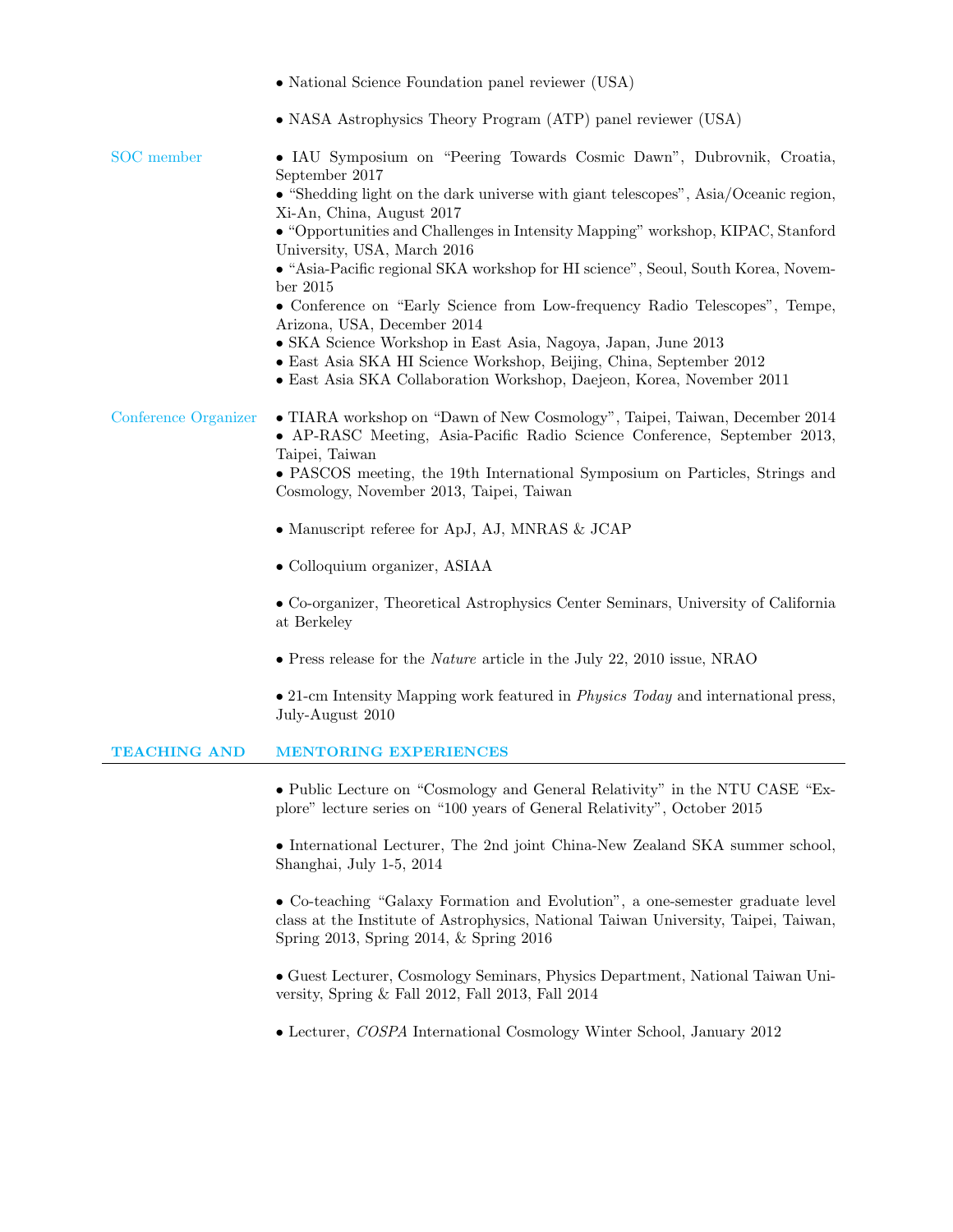- Supervising postdoctoral fellows:
	- Dr. Kai-Yang Lin (2014 2016)
	- Dr. Yu-Wei Liao (2013 2016)
	- Dr. Cheng-Yu Kuo (2013 2015, now assistant Prof. at Chung-Shang Univ.)
	- Co-supervising Berkeley-IAA Fellow Dr. Freeke van de Voort (2012 2016)
	- Co-supervising Berkeley-IAA Fellow Dr. Phillip Zukin (2012 2013)
- Supervising graduate students at the National Taiwan University:
	- Yun-Ting Cheng (2014 2015, M.S. in Physics, now at Caltech Physics)
	- Fang-Chun Liu (2012 2014, M.S. in Astrophysics)
- Supervising undergraduate students at the National Taiwan University:
	- Chun-Hao To (2014 2016, now at Stanford Physics)
	- Chia-Hui Lin (2014 2015, now exchange student at Osaka University)
	- Jen-Wei Hsueh (2013 2014, undergraduate student, now at UC Davis)

• Co-supervised several graduate and undergraduate students involved in the projects, including Greg Paciga (Univ. of Toronto), Julia Odegova (Univ. of Toronto), Tingting Lu (Univ. of Toronto), Kevin Bandura (Carnegie Mellon University) and University of Toronto undergraduate summer students Hans Nguyen, Josh Albert, Connie Lien, Nidhi Banavar, Mark Kuiack at GMRT, India.

• Lectured and designed astrophysics laboratory works for undergraduate students as a graduate teaching assistant at Columbia University.

#### **REFERENCES**

| <b>HELFAND</b><br>David J.    | Columbia Astrophysics Laboratory $\mathcal B$ QUEST University<br>Columbia University, Pupin Hall, New York, NY 10027, USA<br>tel: $+1$ (212) 854 2150 fax: $+1$ (212) 854 8121<br>email: $djh@astro.columbia.edu$  |
|-------------------------------|---------------------------------------------------------------------------------------------------------------------------------------------------------------------------------------------------------------------|
| MA<br>Chung-Pei               | Department of Astronomy<br>Dept. of Astronomy, UC Berkeley, 601 Campbell Hall, Berkeley, CA 94720, USA<br>tel: $+1$ (510) 642 4850 fax: $+1$ (510) 642 3411<br>email: $cpma@berkeley.edu$                           |
| <b>PEN</b><br>Ue-Li           | Canadian Institute for Theoretical Astrophysics<br>60 St George Street, University of Toronto, Toronto, Ontario M5S 3H8, CANADA<br>tel: $+1$ (416) 978 6477 fax: $+1$ (416) 978 3921<br>email: pen@cita.utoronto.ca |
| <b>PETERSON</b><br>Jeffrey B. | Department of Physics<br>Carnegie Mellon University, Pittsburgh, PA 15213, USA<br>tel: $+1$ (412) 268-2785 fax: $+1$ (412) 681-0648<br>email: $jbp@cmu.edu$                                                         |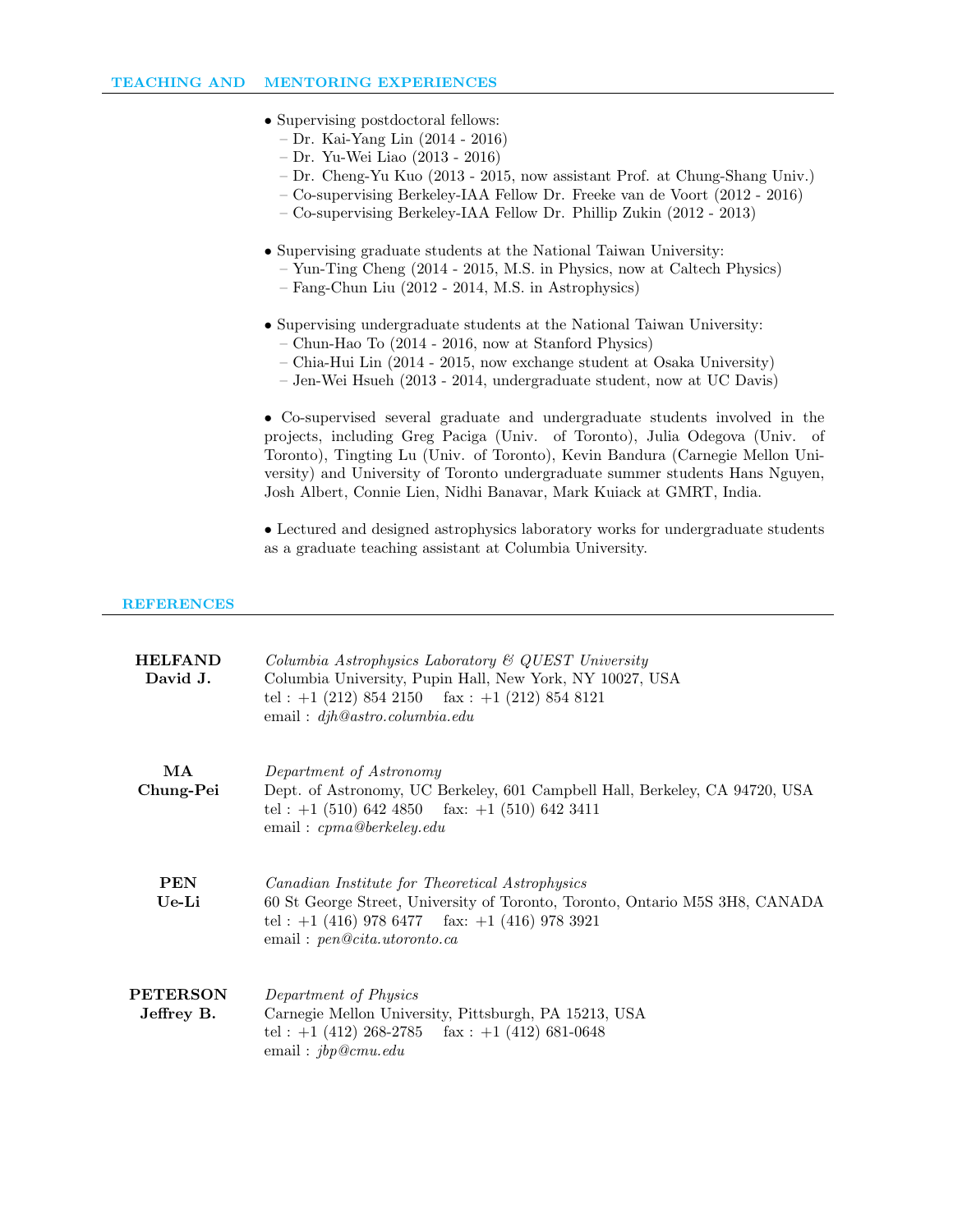#### Ensemble Photometric Redshifts

N. Padmanabhan, M. White, T.-C. Chang, J. D. Cohn, O. Doré, G. Holder MNRAS, 2017, submitted

# Spectral Lines De-confusion in an Intensity Mapping Survey

Y.-T. Cheng, T.-C. Chang, J. J. Bock, C. M. Bradford, A. Cooray ApJ, 2016, 832, 165, arXiv:1604.07833

#### A Practical Theorem on Using Interferometry to Measure the Global 21-cm Signal

T. Venumadhav, T.-C. Chang, O. Doré, C. M. Hirata ApJ, 2016, 826, 116, arXiv:1512.05248

## Accurate Polarization Calibration at 800 MHz with the Green Bank Telescope

Y.-W. Liao, T.-C. Chang, C.-Y. Kuo, K. Masui, N. Opperman, U.-L. Pen, J. B. Peterson ApJ, 2016, 833, 289, arXiv:1610.04365

#### Combining Galaxy and 21cm Surveys

J. D. Cohn, M. White, T.-C. Chang, G. Holder, N. Padmanabhan, O. Doré MNRAS, 2016, 457, 2068, arXiv:1511.07377

#### Dense Magnetized Plasma Associated with a Fast Radio Burst

K. Masui, H.-H Lin, J. Sievers, C. J. Anderson, T.-C. Chang, X. Chen, A. Ganguly, M. Jarvis, C.-Y. Kuo, Y.-C. Li, Y.-W. Liao, M. McLaughlin, U.-L. Pen, J. B. Peterson, A. Roman, P. T. Timbie, T. Voytek, J. K. Yadav Nature, 2015, 528, 523

#### Interpreting the Unresolved Intensity of Cosmologically Redshifted Line Radiation

E. R. Switzer, T.-C. Chang, K. W. Masui, U.-L. Pen, T. C. Voytek ApJ, 2015, 815, 51

## Erasing the Milky Way: new cleaning technique for intensity mapping data

L. Wolz, C. Blake, F. B. Abdalla, C.M. Anderson, T.-C. Chang, K.W. Masui, P. Timbie, U.-L. Pen, T.C. Voytek, J. Yadav MNRAS, 2017, 464, 4938, arXiv:1510.06432

### First Results From COPSS: The CO Power Spectrum Survey

G. K. Keating, G. C. Bower, D. P. Marrone, D. R. DeBoer, C. Heiles, T.-C. Chang, J. E. Carlstrom, C. H. Greer, D. Hawkins, J. W. Lamb, E. Leitch, A. D. Miller, S. Muchovej, D. P. Woody

ApJ, 2015, 814, 140

## Exploiting Cross Correlations and Joint Analyses

J. Rhodes, S. Allen, B. A. Benson, T.-C. Chang, R. de Putter et al. Astropartical Physics, 2015, 63, 42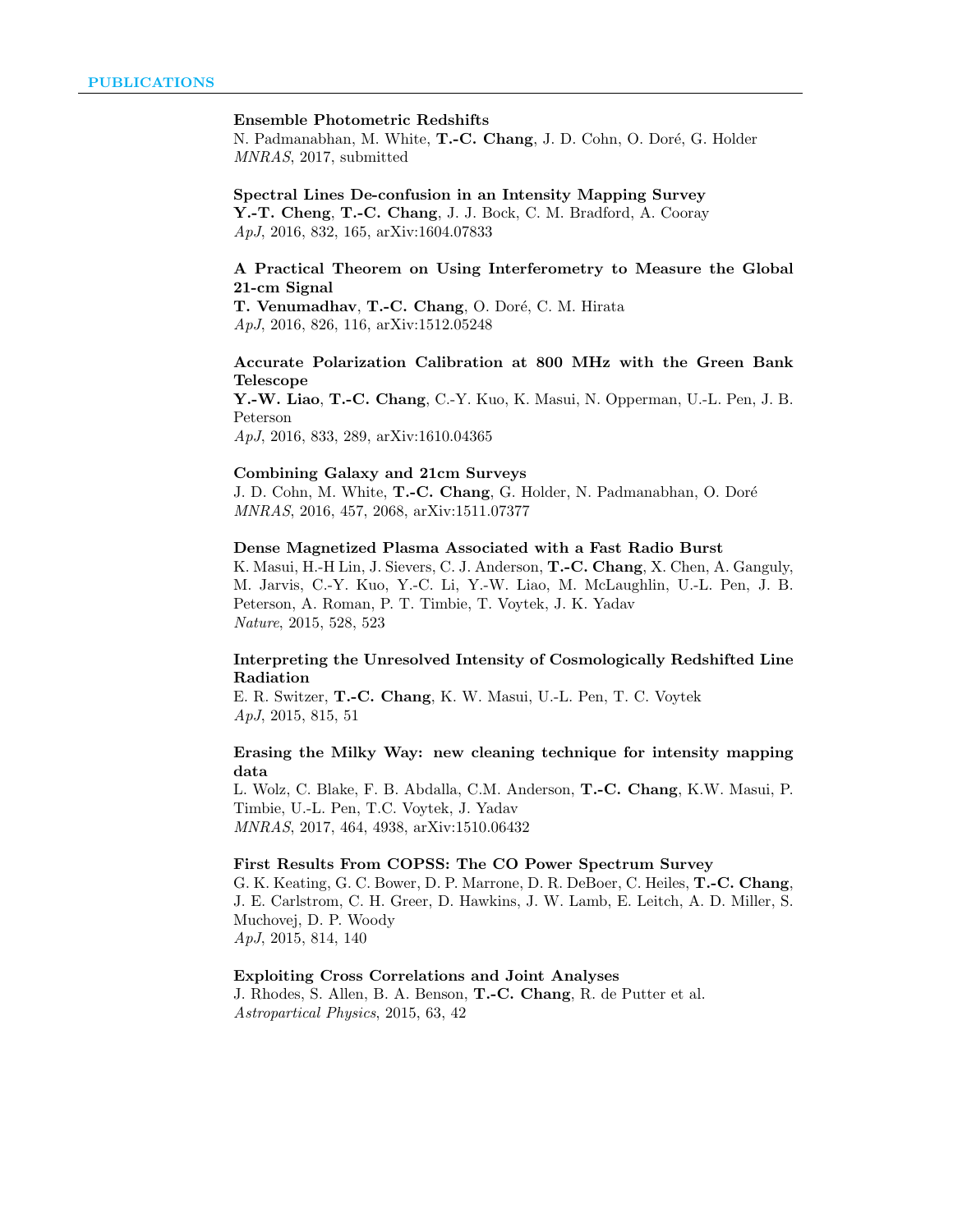## Cosmological Spectral Deconvolution

R. de Putter, G. P. Holder, T.-C. Chang, O. Doré submitted to MNRAS, 2014, arXiv:1403.3727

#### Determination of  $z \sim 0.8$  Neutral Hydrogen Fluctuations using the 21 cm Intensity Mapping Auto-correlation

E.R. Switzer, K. W. Masui, K. Bandura, L.-M. Calin, T.-C. Chang, X. Chen, Y.-C. Li, Y-W. Liao, A. Natarajan, U.-L. Pen, J.B. Peterson, J.R. Shaw, T.C. Voytek MNRAS Letters, 2013, 434, 46

#### A Refined Foreground-corrected Limit on the HI Power Spectrum at z=8.6 from the GMRT Epoch of Reionization Experiment

G. Paciga, J. Albert, K. Bandura, T.-C. Chang, Y. Gupta, C. Hirata, J. Odegova, U.-L. Pen, J.B. Peterson, J. Roy MNRAS, 2013, 433, 639

#### Cross-correlations as a Carbon Monoxide Detector A. Pullen, T.-C. Chang, O. Doré, A. Lidz ApJ, 2013, 768, 15

The Weight of Emptiness: The Gravitational Lensing Signal of Stacked Voids E. Krause, T.-C. Chang, O. Doré, K. Umetsu ApJL, 2013, 762, 20

#### The Baryon Acoustic Oscillation Broadband and Broad-beam Array: Design Overview and Sensitivity Forecasts

J. Pober, A. R. Parsons, D. R. DeBoer, P. McDonald, M. McQuinn, J. E. Aguirre, Z. Ali, R. F. Bradley, T.-C. Chang, M. F. Morales AJ, 2013, 145, 65

Measurement of 21 cm brightness fluctuations at  $z \sim 0.8$  in cross-correlation K. W. Masui, E.R. Switzer, N. Banavar, K. Bandura, C. Blake, L.-M. Calin, T.-C. Chang, X. Chen, Y.-C. Li, Y-W. Liao, A. Natarajan, U.-L. Pen, J.B. Peterson, J.R. Shaw, T.C. Voytek

ApJL, 2013, 763, 20

## Intensity Mapping with Carbon Monoxide Emission Lines and the Redshifted 21 cm Line

A. Lidz, S. Furlanetto, P. S. Oh, J. Aguirre, T.-C. Chang, O. Doré, J. R. Pritchard ApJ, 2011, 741, 70

#### The GMRT-EoR Experiment: A new upper limit on the neutral hydrogen power spectrum at z ∼ 8.6

G. Paciga, T.-C. Chang, Y. Gupta, R. Nityanada, J. Odegova, U.-L. Pen, J. Peterson, J. Roy, K. Sigurdson

MNRAS, 2011,413, 1174

An intensity map of hydrogen 21-cm emission at redshift  $z \sim 0.8$ T.-C. Chang, U.-L. Pen, K. Bandura, J. B. Peterson Nature, 2010, 466, 463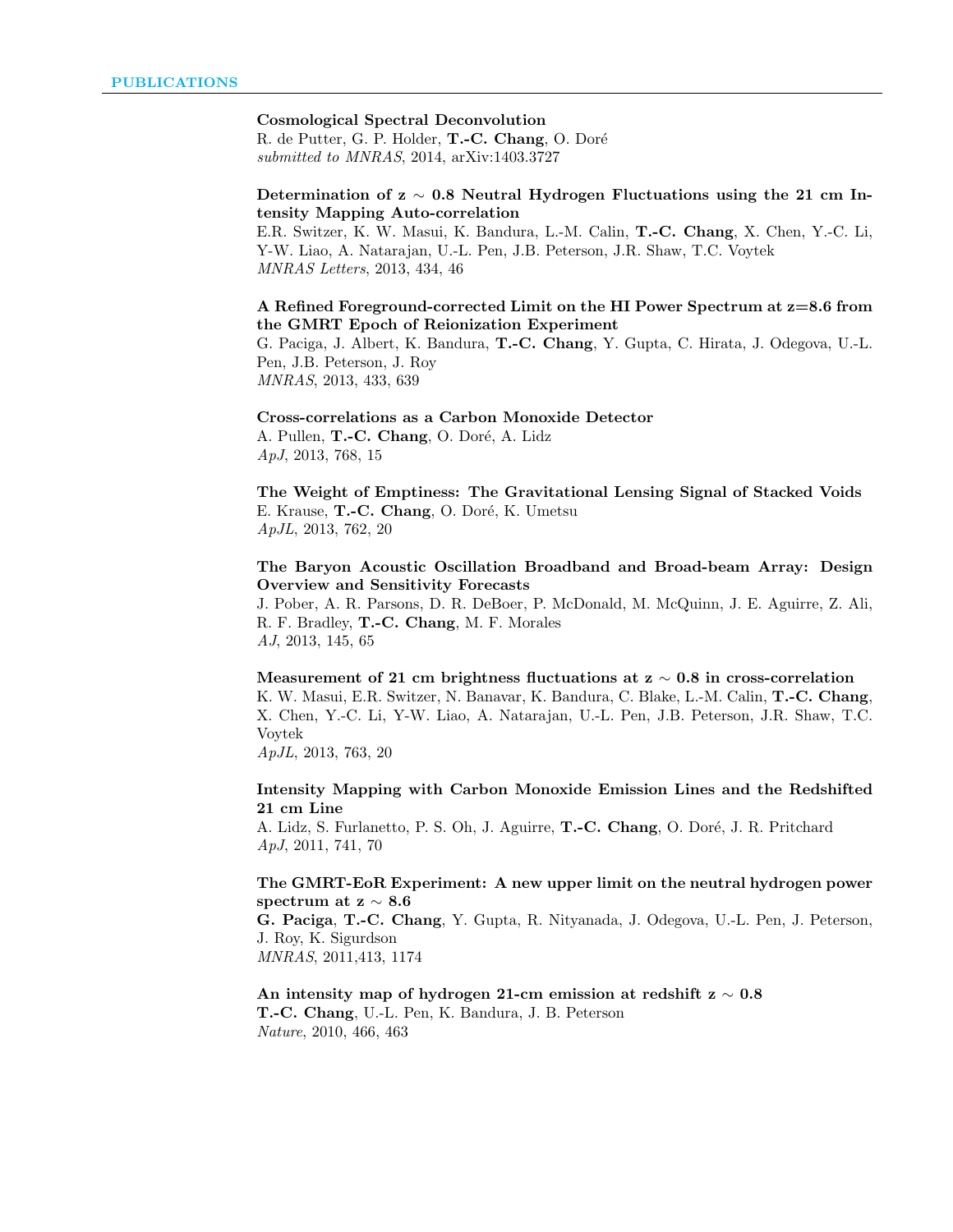## Enhanced Detectability of Pre-reionization 21 cm Structure M. Alvarez, U.-L. Pen, T.-C. Chang

ApJ Letters, 2010, 723, 17

The GMRT EoR Experiment: Limits on Polarized Sky Brightness at 150 MHz U.-L. Pen, T.-C. Chang, J. B. Peterson, J. Roy, Y. Gupta, C. Hirata, J. Odegova, K. Sigurdson MNRAS, 2009, 399, 181

First Detection of Cosmic Structure in the 21-cm Intensity Field U.-L. Pen, L. Staveley-Smith, J. B. Peterson, T.-C. Chang MNRAS Letters., 2009, 394, 6

Baryon Acoustic Oscillation Intensity Mapping of Dark Energy T.-C. Chang, U.-L. Pen, J. B. Peterson, P. McDonald Phys. Rev. Lett., 2008, 100, 091303

#### Mergers and Bubble Growth during Reionization J. D. Cohn, T.-C. Chang MNRAS, 2007, 374, 72

Weak Lensing by Large-Scale Structure with the FIRST Radio Survey T.-C. Chang, A. Refregier, & D. J. Helfand ApJ, 2004, 617, 794

Shape Reconstruction and Weak Lensing Measurement with Interferometers: A Shapelet Approach T.-C. Chang, A. Refregier

ApJ, 2001, 570, 447

## A Search for H I in E+A Galaxies T.-C. Chang, J. H. van Gorkom, A. I. Zabludoff, D. Zaritsky, J. C. Mihos AJ, 2001, 121, 1965

#### REFEREED PROCEEDINGS

Synergy of  $CO/[CII]/Ly\alpha$  Line Intensity Mapping with the SKA T.-C. Chang, Y. Gong, M. Santos, M. Silva, J. Aguirre, O. Doré, J. Pritchard, for the SKA EoR/CD SWG PoS, Advancing Astrophysics with the Square Kilometer Array, arXiv:1501.04654

#### Cosmology from the EoR/Cosmic Dawn with the SKA

J. Pritchard,A. Mesinger,B. Metcalf, A. Pourtsidou,M. Santos,F. Abdalla, T.-C. Chang, X. Chen, J. Weller, S. Zaroubi PoS, Advancing Astrophysics with the Square Kilometer Array, arXiv:1501.04654

#### Foreground Subtraction in Intensity Mapping with the SKA

L. Wolz, F. Abdalla, D. Alonso, C. Blake, P. Bull, T.-C. Chang, P. Ferreira, C.-Y. Kuo, M. Santos R. Shaw PoS, Advancing Astrophysics with the Square Kilometer Array, arXiv:1501.04654

#### The Cosmic Dawn and Epoch of Reionisation with SKA

L. Koopmans, J. Pritchard, G. Mellema, J. Aguirre, K. Ahn, R. Barkana, I. van Bemmel, G. Bernardi, A. Bonaldi, F. Briggs, A.G. de Bruyn, T.-C. Chang, E. Chapman, X. Chen, B. Ciardi, P. Dayal, A. Ferrara, A. Fialkov, et al. PoS, Advancing Astrophysics with the Square Kilometer Array, arXiv:1505.07568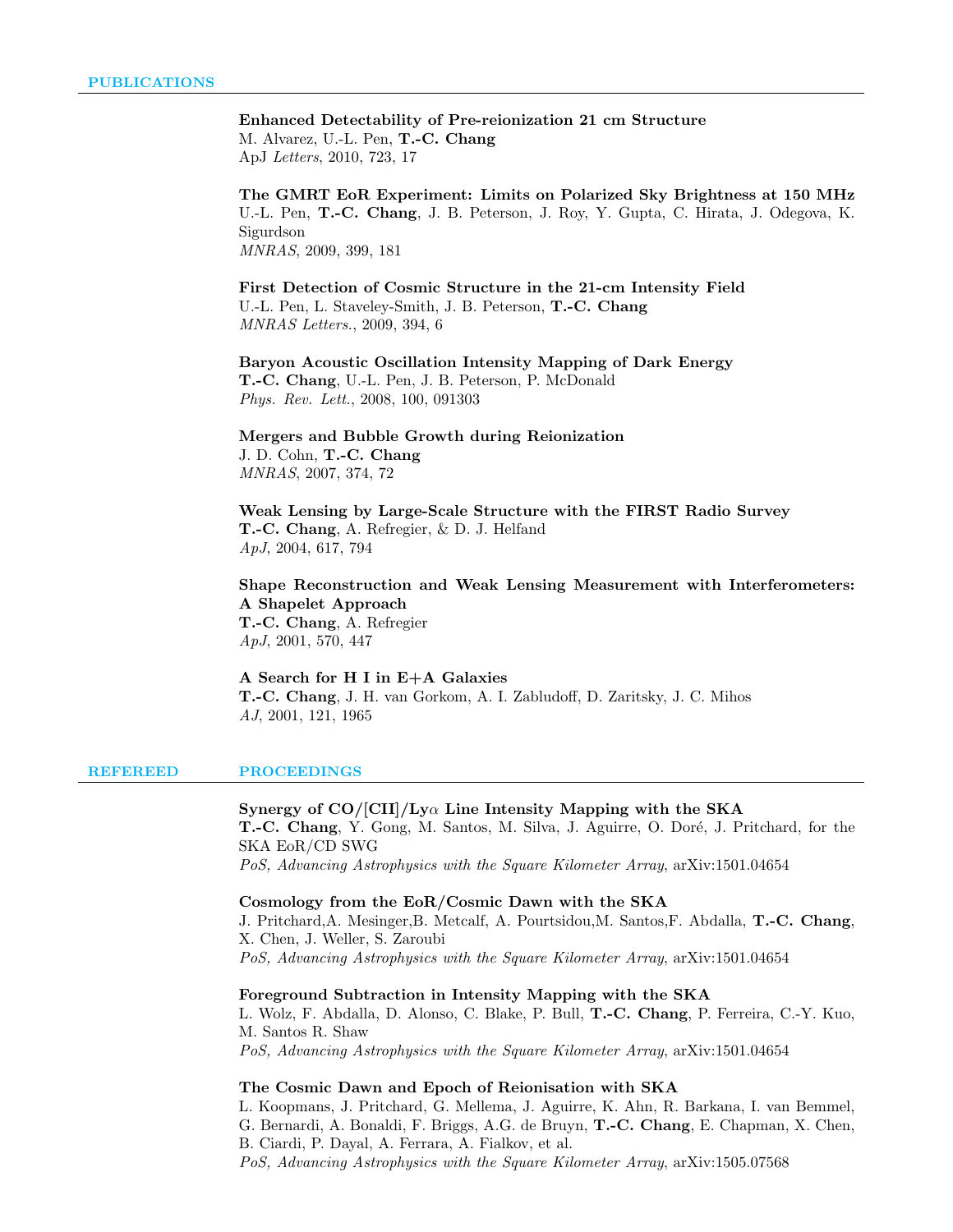| 2017 | • "The Nonlinear Universe", Smartno, Slovenia, July 16-22<br>• "Advances in Cosmology in light of data", Nordita, Stockholm, Sweden, July 10-14<br>• "Second Annual Workshop on Intensity Mapping", Johns Hopkins University, Maryland, June<br>12-14<br>• "Fundamental Physics with the Square Kilometer Array", Mauritius, May 1-4<br>• Colloquium, "Line Intensity Mapping', Columbia University, New York, USA, March 22<br>• "Cosmology with Neutral Hydrogen", UC Berkeley, USA, January 11-13                                                                                                                                                                  |
|------|-----------------------------------------------------------------------------------------------------------------------------------------------------------------------------------------------------------------------------------------------------------------------------------------------------------------------------------------------------------------------------------------------------------------------------------------------------------------------------------------------------------------------------------------------------------------------------------------------------------------------------------------------------------------------|
| 2016 | • "CCA Workshop on $21cm$ ", CCA Simons Foundation, New York, USA, December 22<br>• "The 38th International Conference on High Energy Physics", Chicago, USA, August (declined)<br>• "CMB Spectral Distortions from Cosmic Baryon Evolution", Bengaluru, India, July (declined)<br>• "Cosmology with Next Generation Radio Surveys at ICTP", Trieste, Italy, June (declined)<br>• "Astronomical Distance Determination in the Space Age", Beijing, China, May<br>• "Annual meeting of the Astronomical Society of India", Srinagar, India, May (declined)<br>• "Preparing for SKA Wide-field Science and Engineering", Cape Town, South Africa, March (de-<br>clined) |
|      | • "Opening a New Window on Cosmological Structure with Intensity Mapping: special session at<br>the 227th AAS Meeting", Florida, USA, January                                                                                                                                                                                                                                                                                                                                                                                                                                                                                                                         |
| 2015 | • "Cosmology and First Light", Paris, France, December<br>• "SKA in Seoul: HI Science Workshop", Seoul, South Korea, November<br>• "Preparing for the 21cm Cosmology Revolution", Irvine, USA, October<br>• "Rencontres du Vietnam on Cosmology, 50 years after CMB discovery", Quy Nhon, Vietnam,<br>August<br>• "OzSKA, Australia SKA Meeting", Melbourne, Australia, April (declined)                                                                                                                                                                                                                                                                              |
|      | • Colloquium, <i>ICRAR</i> , <i>University of Western Australia</i> , Perth, Australia, February                                                                                                                                                                                                                                                                                                                                                                                                                                                                                                                                                                      |
| 2014 | • Colloquium, University of Illinois at Urbana-Champaign, Champaign, USA, November<br>• The 12th Asia-Pacific IAU Regional Meeting, Daejeon, Korea, August<br>• Exascale Radio Astronomy, Monterey, USA, April<br>• Colloquium, University of Cape Town, Cape town, South Africa, March                                                                                                                                                                                                                                                                                                                                                                               |
|      | • The South Africa Conference on "Transformational Science with the SKA and Synergies with<br>ALMA and other contemporary Instruments", Stellenbosch, South Africa, February<br>• Hydrogen Cosmology, URSI-meeting, Boulder, USA, January                                                                                                                                                                                                                                                                                                                                                                                                                             |
| 2013 | • The Metre Wavelength Sky: Celebrating 50 years of Radio Astronomy at TIFR, Pune, India,<br>December<br>• SKA Science Workshop in East Asia, Nagoya, Japan, June<br>• Colloquium, <i>Oxford University</i> , Oxford, UK, May<br>• Radio Astronomy in the LSST Era, Charlottesville, USA, May                                                                                                                                                                                                                                                                                                                                                                         |
|      | • Colloquium, NRAO, Socorro, USA, May<br>• 221st AAS meeting, special session on early science results from HERA instruments, Long Beach,<br>USA, January                                                                                                                                                                                                                                                                                                                                                                                                                                                                                                             |
| 2012 | • NRO 30th year Anniversary Symposium: New Trends in Radio Astronomy in the ALMA Era,<br>Hakone, Japan, December<br>$\bullet \ \textit{CosPA} \ \textit{ meeting}, \ \textit{Taipei}, \ \textit{Taivan}, \ \textit{November}$<br>• Colloquium, Melbourne University, Melbourne, Australia, November<br>• Colloquium, <i>Sydney University</i> , Sydney, Australia, November<br>• Cosmology Seminar, Swinburne University, Melbourne, Australia, October<br>• East Asia SKA HI Science Meeting, Beijing, China, September                                                                                                                                              |

• URSI Meeting, Boulder, USA, January